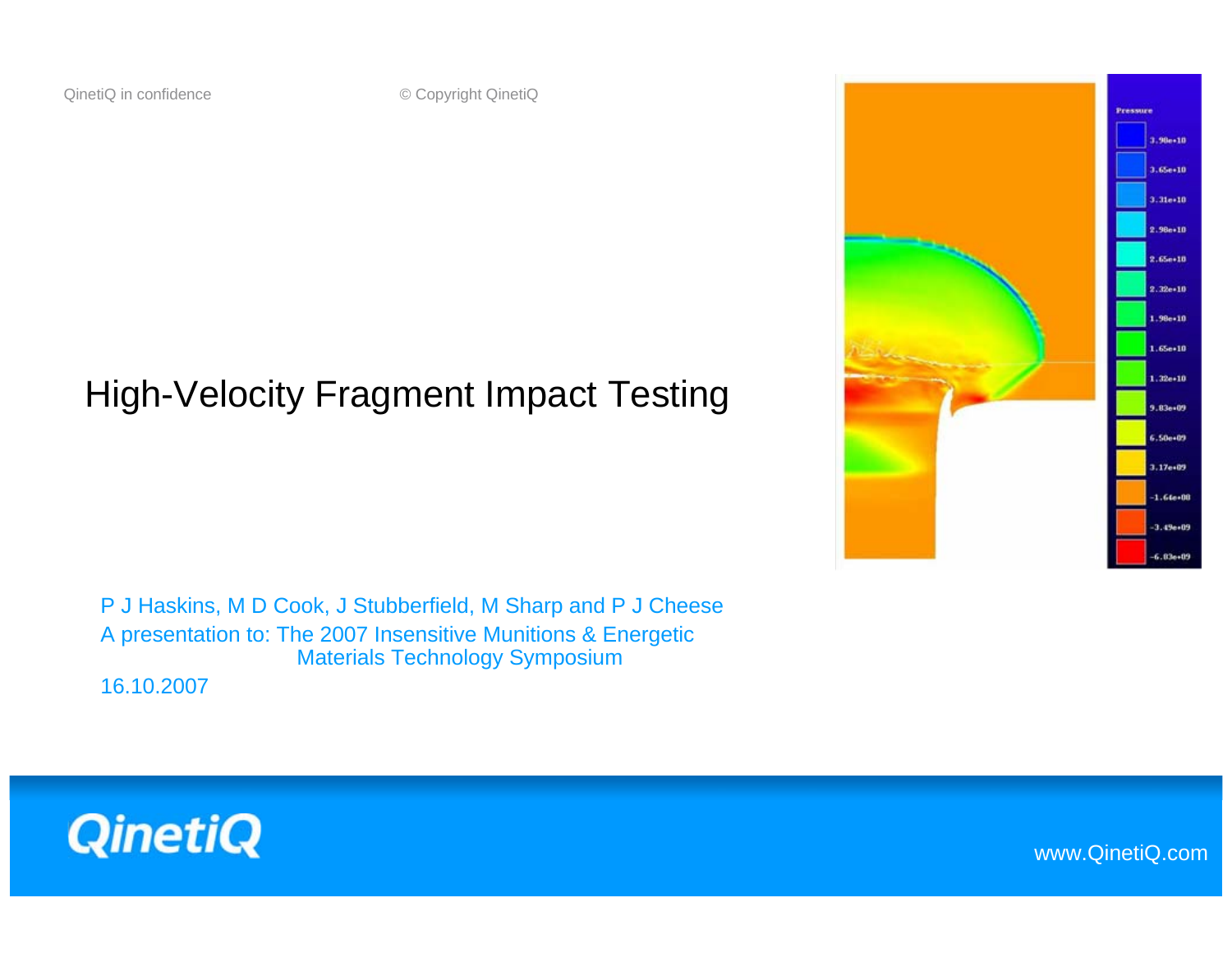## **Contents**

- 1 Introduction
- 2 Experimental Set-Up
- 3 Experiments on Sectioned Rocket Motors and Propellants
- 4 Experiments on Complete Rocket Motors
- 5 Experiments on HE Filled Shells
- 6 Conclusions

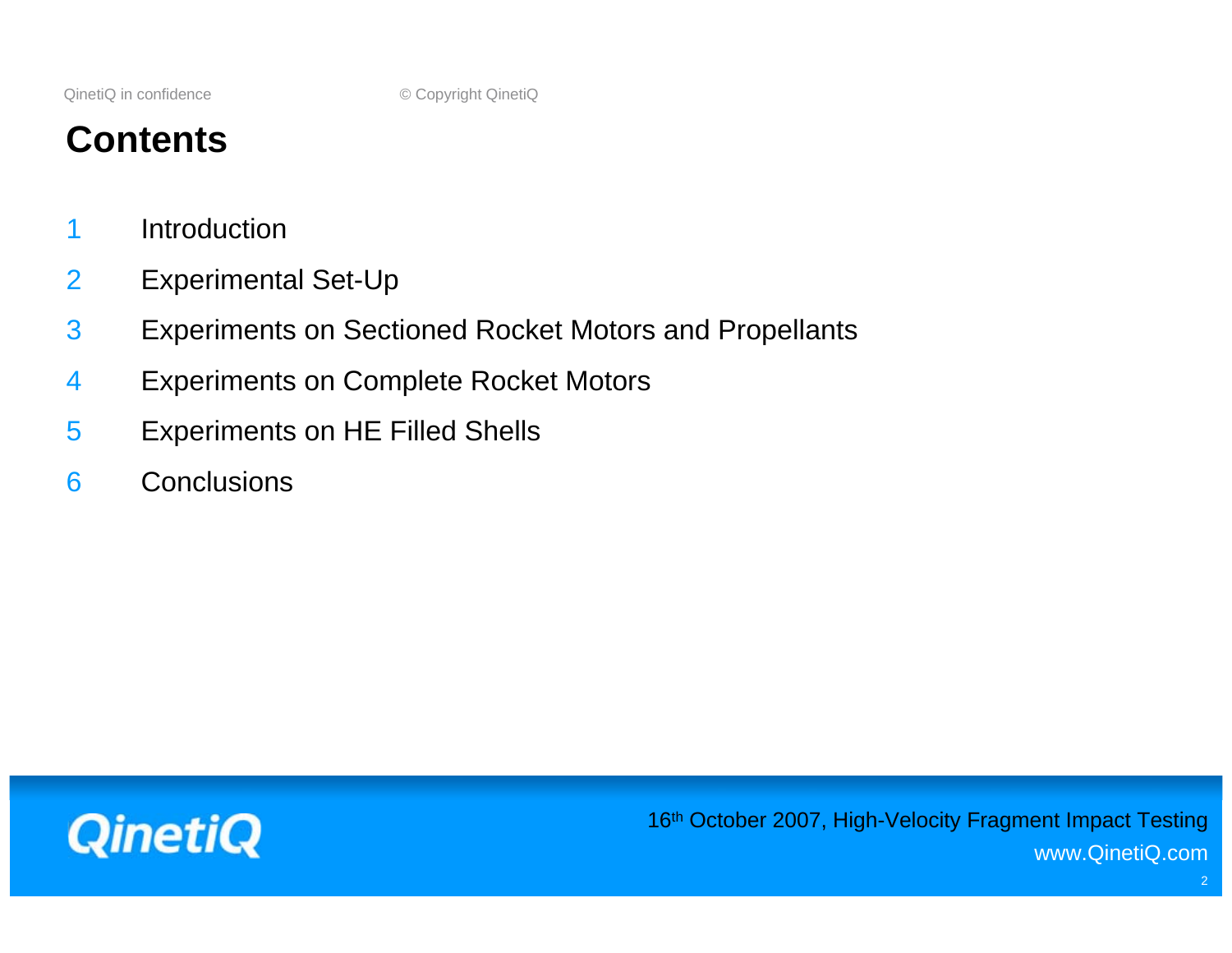## **Introduction**

- High velocity fragments can pose a significant threat to weapon safety.
- As a consequence STANAG 4496 stipulates a testing regime which requires a standard Fragment Simulating Projectile (FSP) to be fired at the weapon under test.
- The defined FSP is a 14.3mm diameter steel rod with a 160 $\degree$  conical nose and, depending upon the perceived threat, a velocity of either 1830m/s or 2530m/s is stipulated.
- For many years we have carried out fragment impact testing at velocities up to ca. 2000m/s using a 30mm powder gun to launch the fragments. However, this gun system was incapable of reaching the 2530m/s requirement so over the last few years we have developed a new 40mm gun to address this need.
- In this presentation we describe the new gun system, our overall approach to fragment impact testing, and some recent results against both small-scale energetic targets and weapon systems.

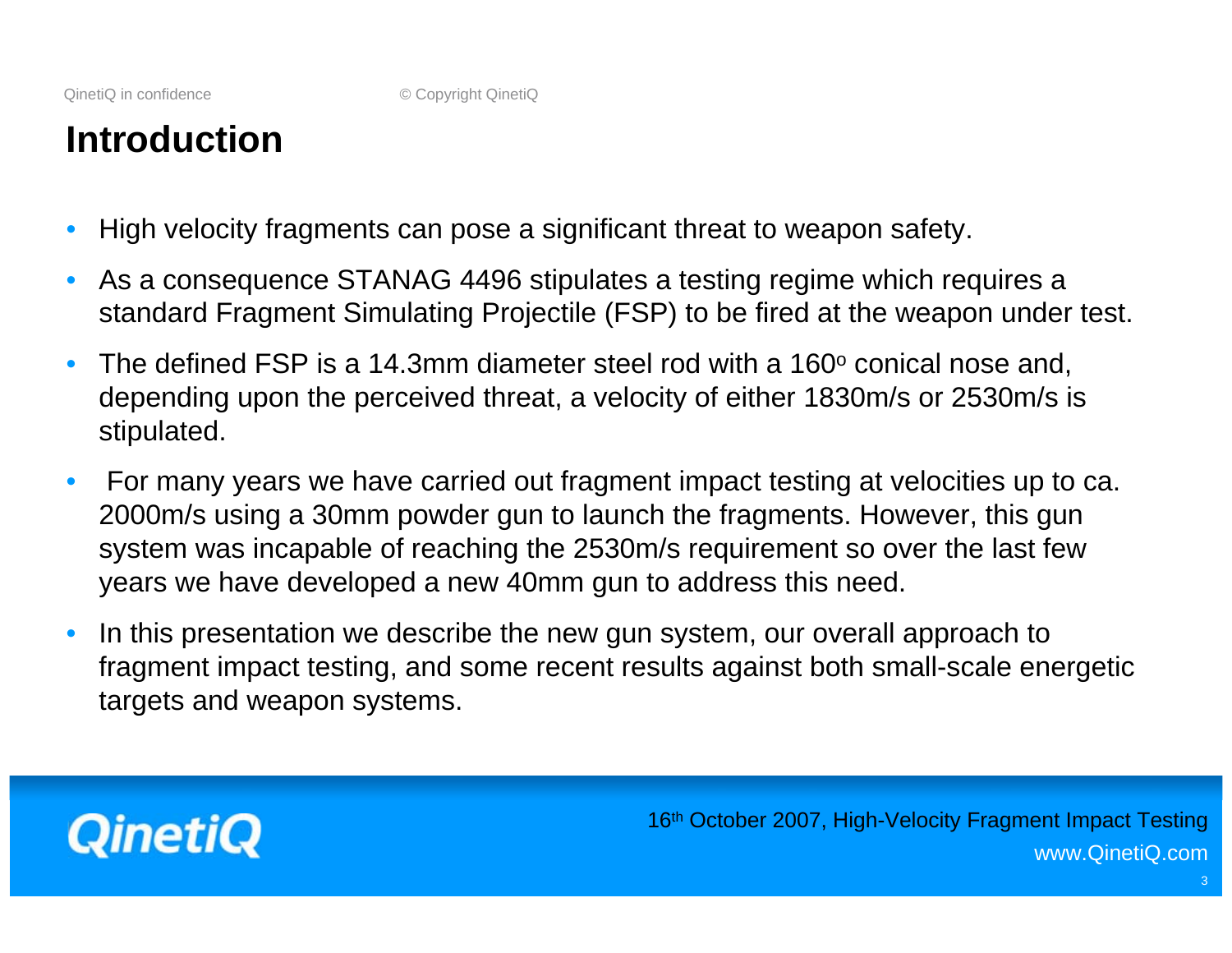## **Experimental Set-Up(1)**

- Our approach to fragment impact testing is to use our 30mm gun for the lower velocity requirement (1830m/s) and our new 40mm gun for the higher velocity (2530m/s).
- Whilst the 40mm gun could be used for all velocities this approach has benefits due to reduced operating costs and faster turn around times for the 30mm gun.
- For both gun systems the projectiles are housed in discarding plastic sabots and fired through a stripper plate to ensure that the target is not struck by sabot fragments.
- The 30mm ammunition is of two-piece construction, whereas the 40mm ammunition is onepiece, with the sabot and fragment pressed into the cartridge case before loading.
- Both gun systems are rifled, with the 40mm gun having two barrel stages which require careful alignment.
- The 40mm gun barrel is evacuated prior to firing when high velocities are required. It should be noted in this context that to achieve 2530m/s at impact with the target it is necessary to have a muzzle exit velocity of ca. 2700m/s when working at a typical muzzle to target separation of 10m.

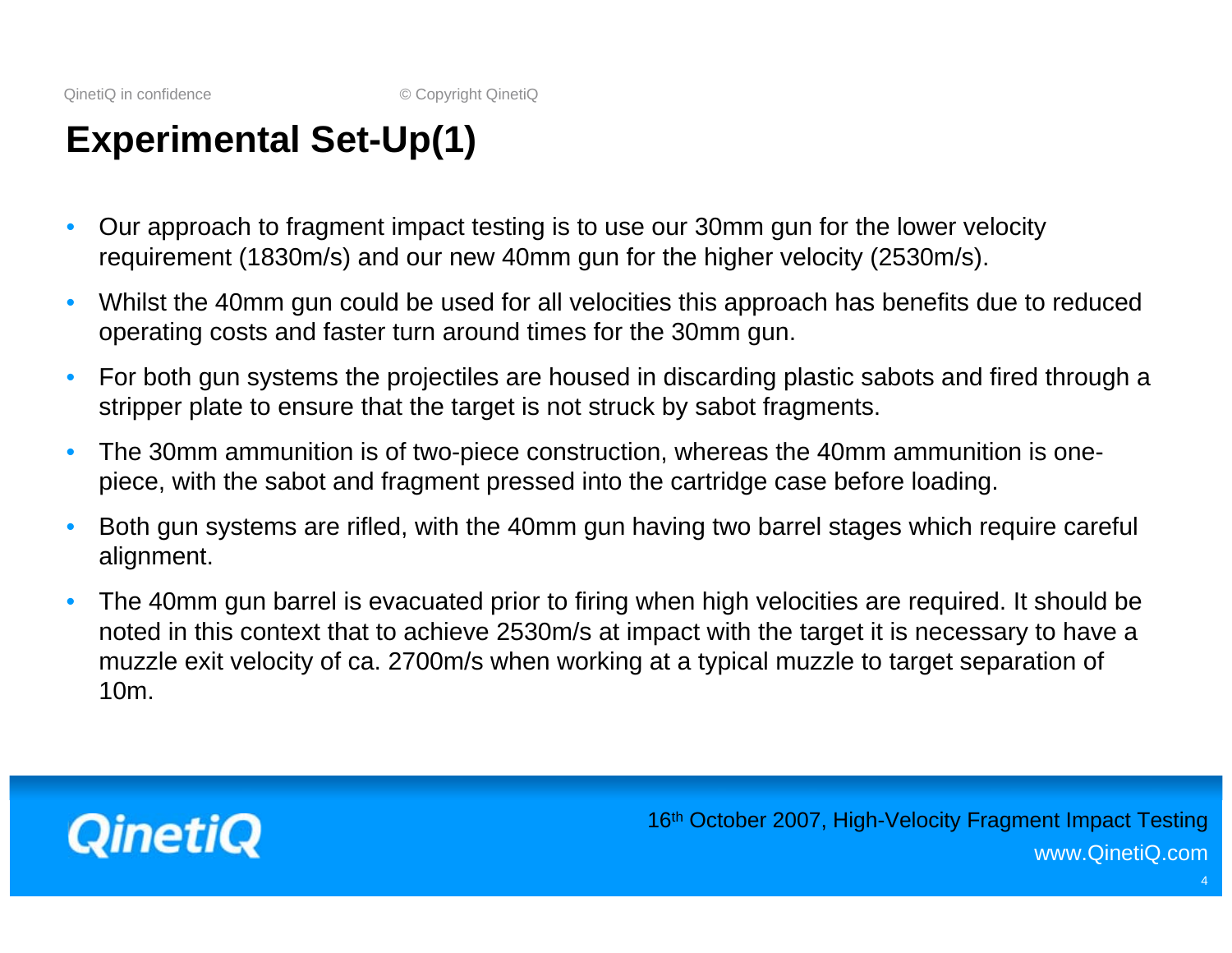## **Experimental Set-Up (2)**

- All tests are filmed using high speed video (Phantom 7 camera), typically at ca. 100,000 frames per second. In some experiments we use two cameras, the additional camera providing a close-up view of the target.
- These records are used to determine:
	- Projectile velocity
	- Projectile stability
	- Target reaction details
- The events are back-lit with flash bulbs behind a diffusing screen.
- The overall trial arrangement is shown on the following slide.

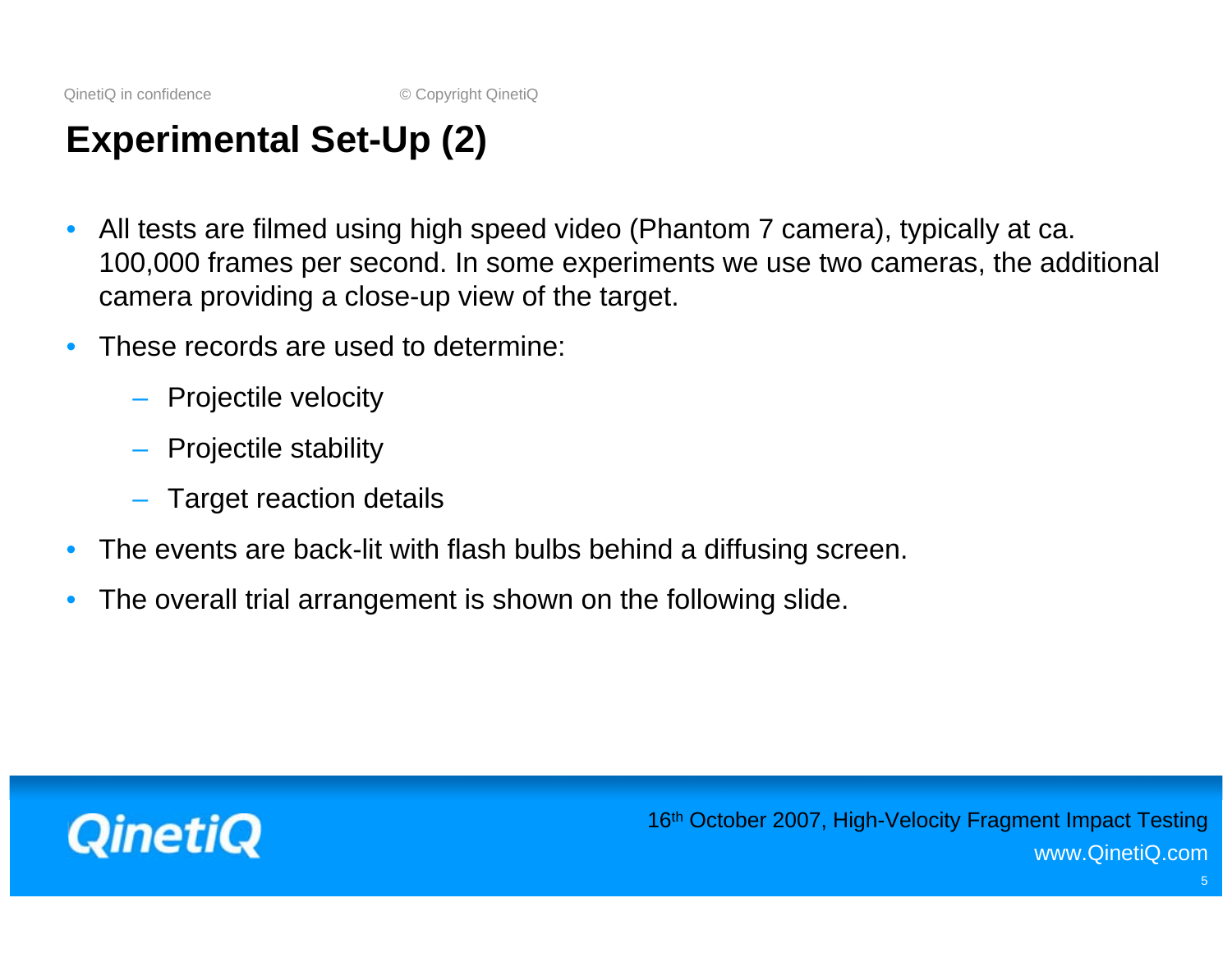#### QinetiQ in confidence © Copyright QinetiQ **Experimental Arrangement**



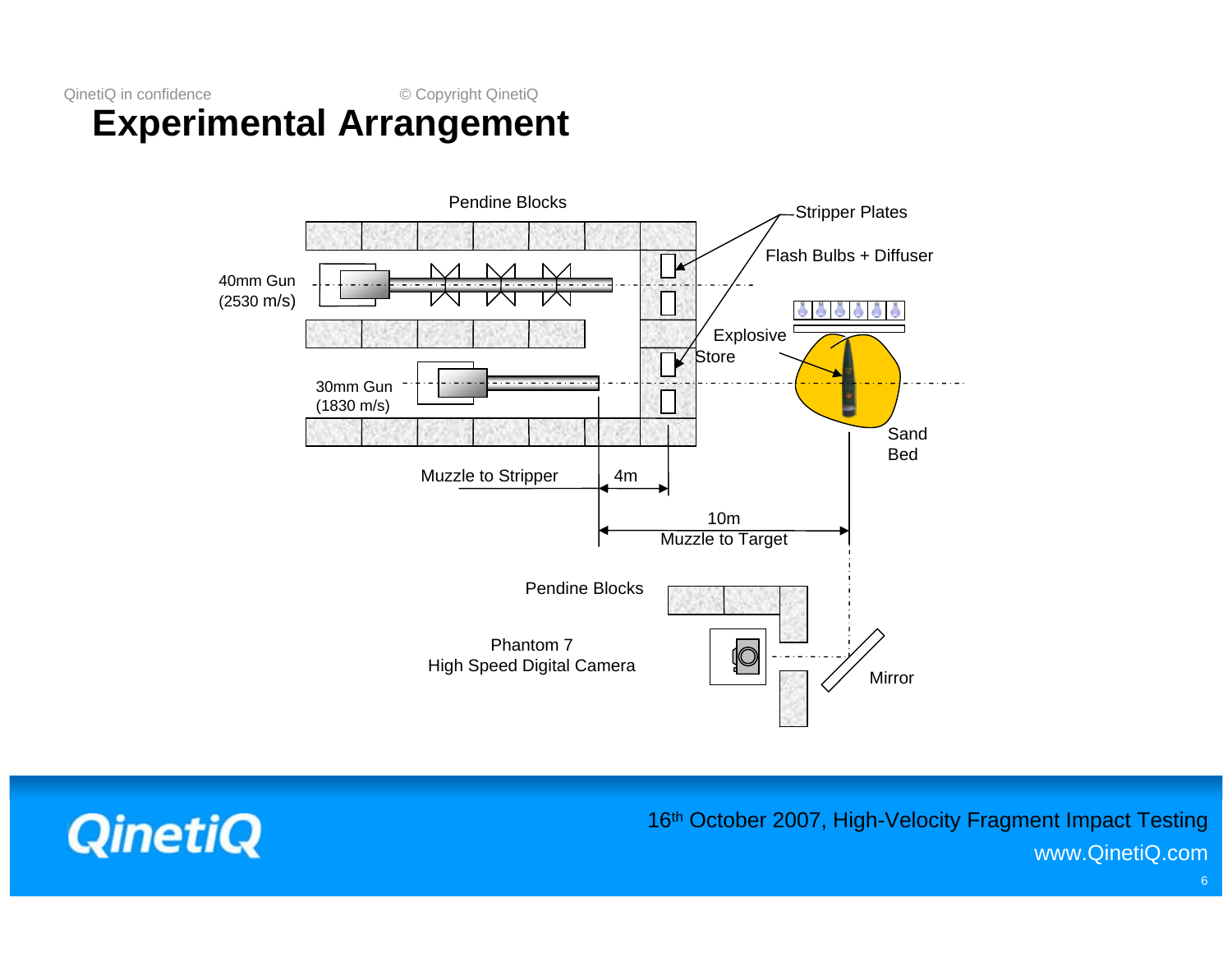#### **30mm Gun System**



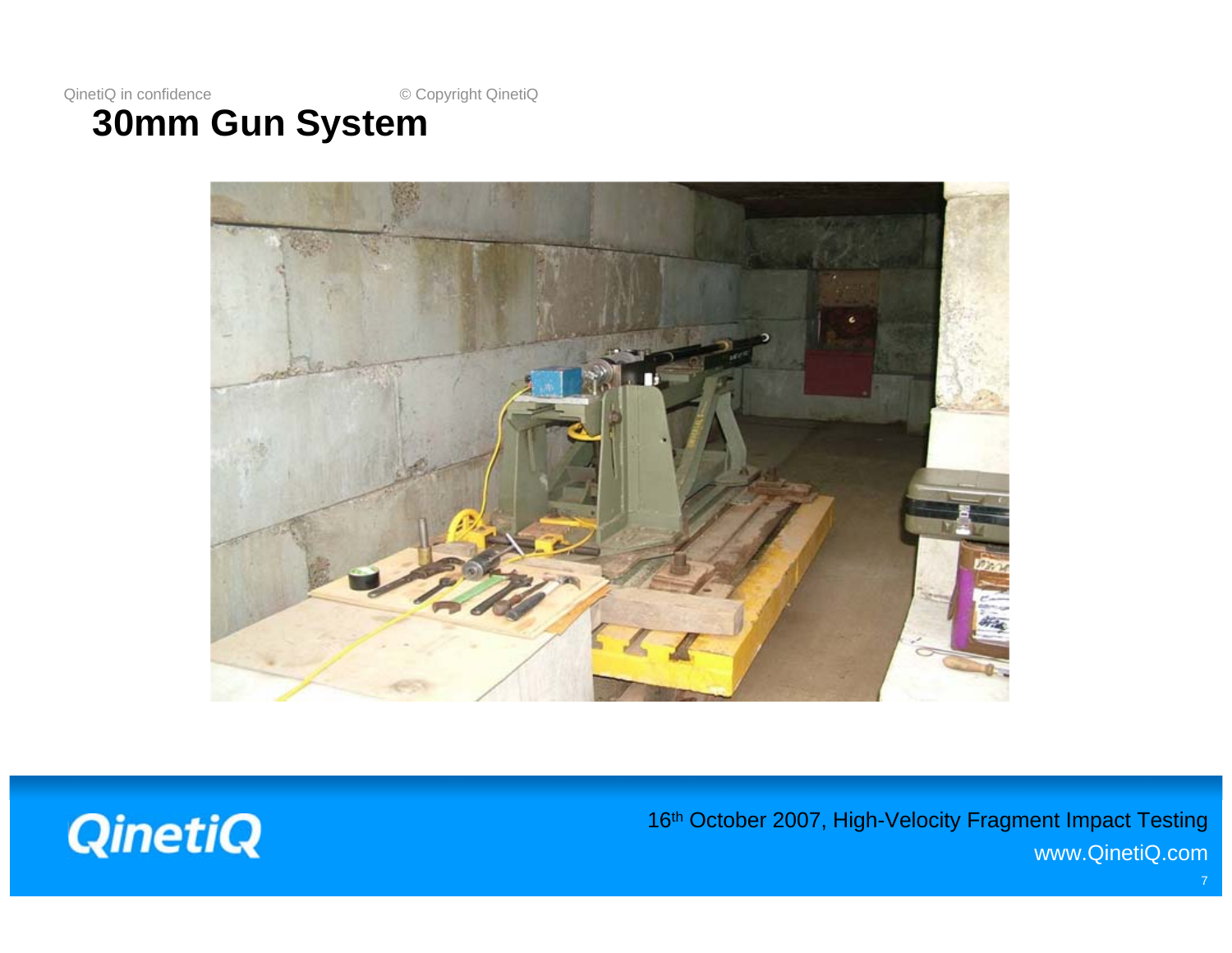#### **40mm Gun System**



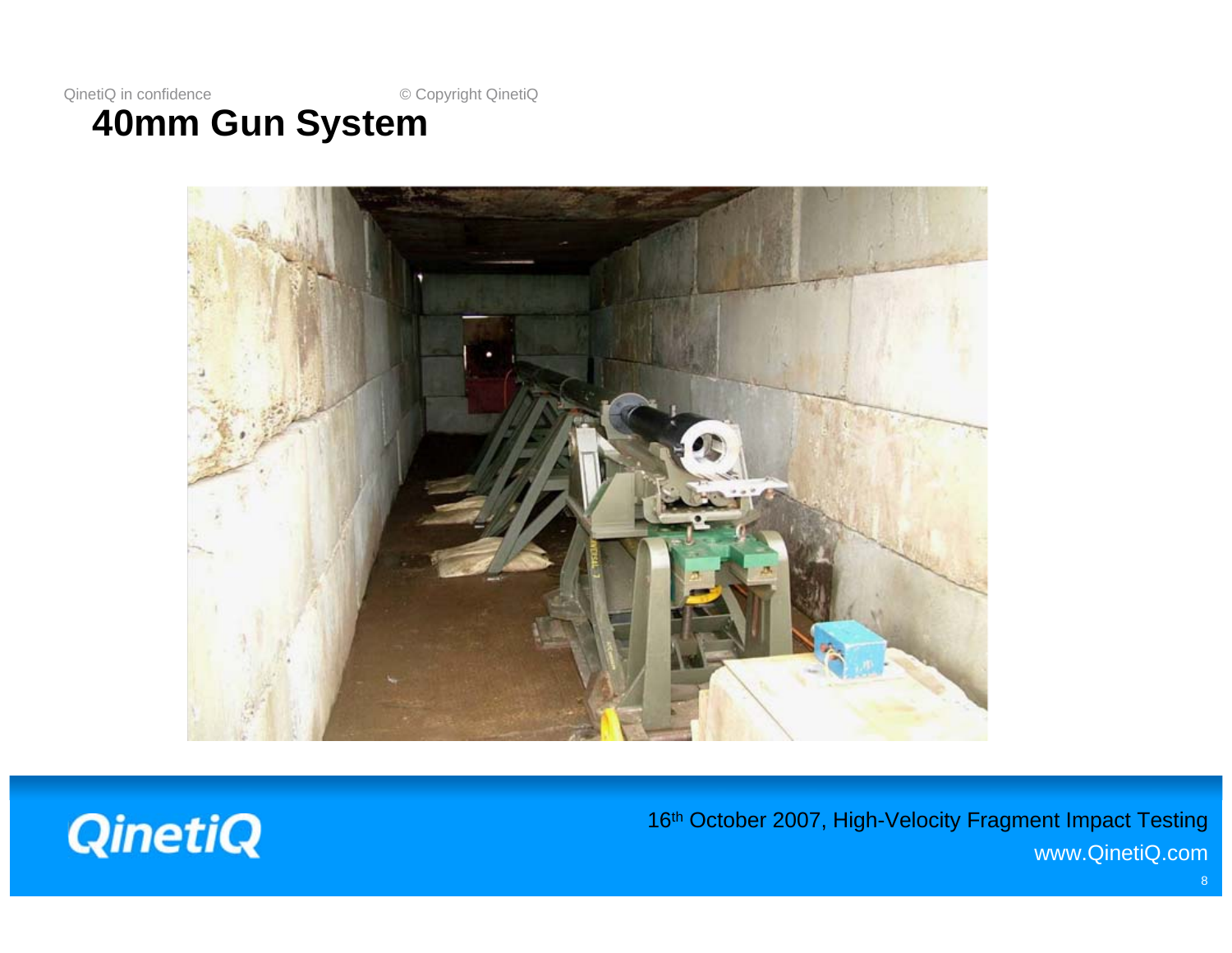#### QinetiQ in confidence © Copyright QinetiQ **30mm Ammunition (left) and 40mm Ammunition (right)**



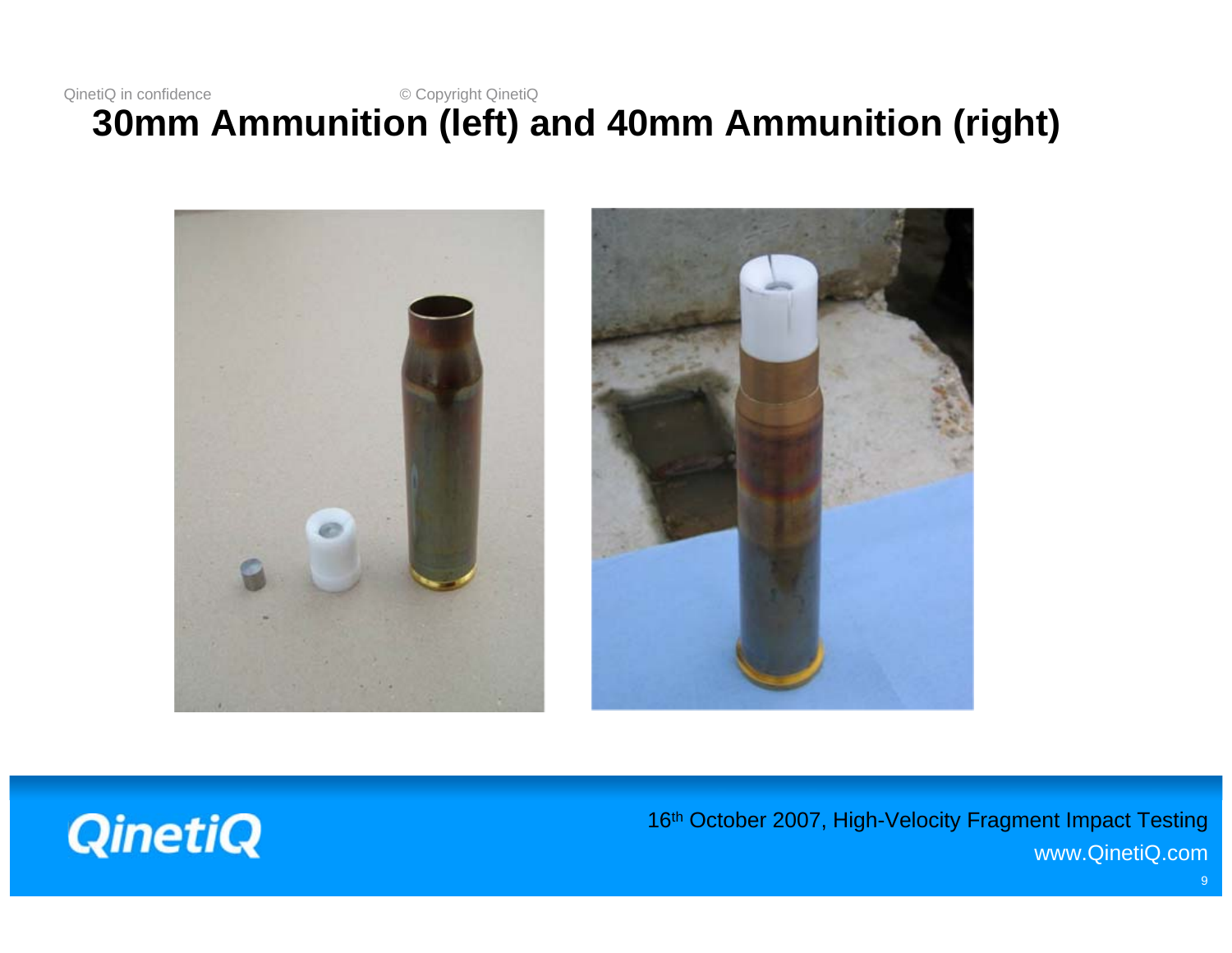## **Experiments on Sectioned Propellants**

- Small 51mm cubes of CDB propellant were used.
- 2 types same formulation except one set had refractories added.
- Phantom high-speed video record shows STANAG projectile impacting a bare CDB propellant charge (with refractory's) at 1808m/s. This resulted in prompt detonation.

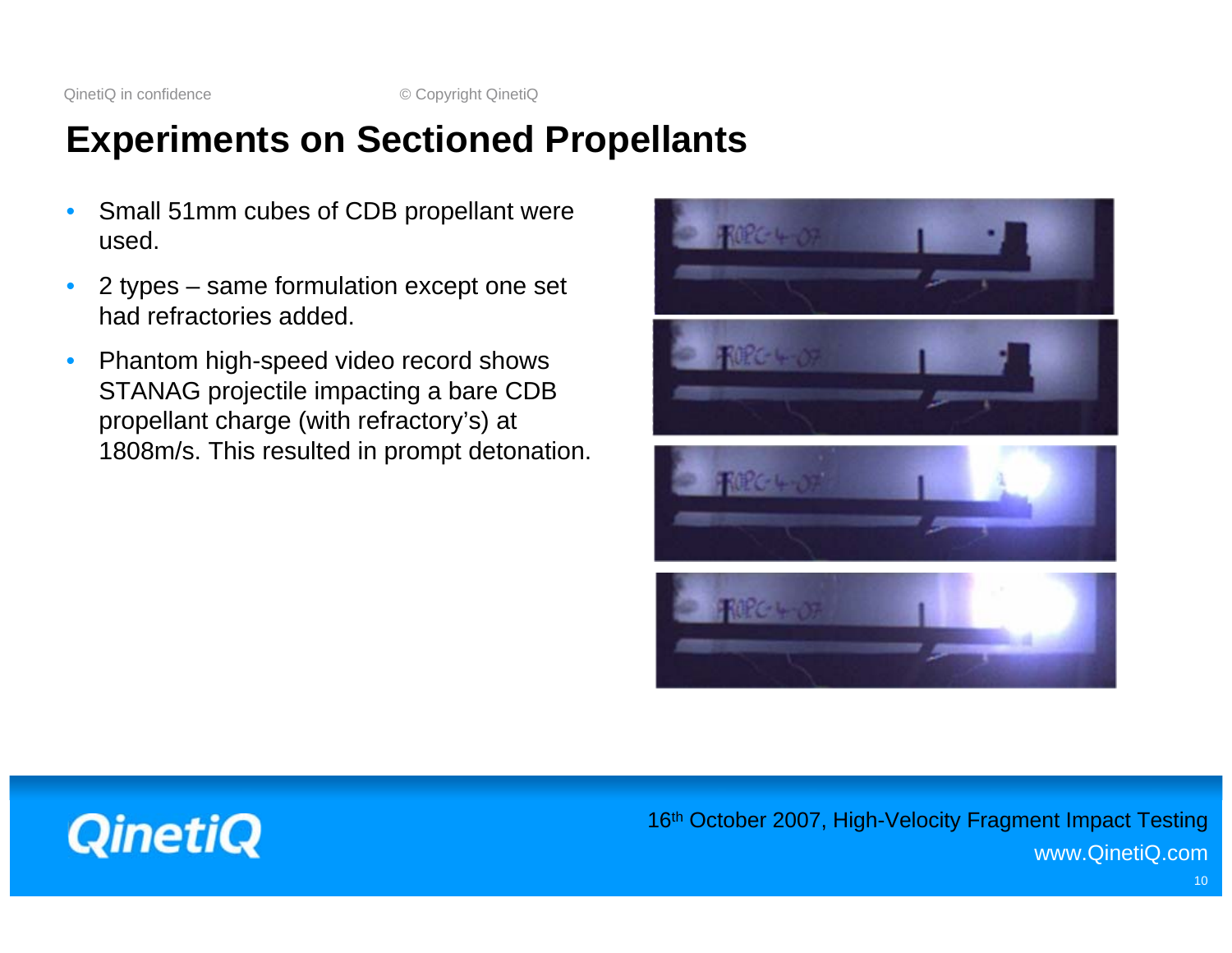## **Experiments on Sectioned Rocket Motors**

- CDB rocket motors were sectioned & impacted with the STANAG projectiles.
- The Phantom high-speed video record shows a STANAG projectile impacting a rocket motor section, in its casing, at 1717m/s.
- Note that there is little reaction on impact, but there is substantial reaction when the projectile crosses the bore of the motor and impacts the bare internal propellant face.



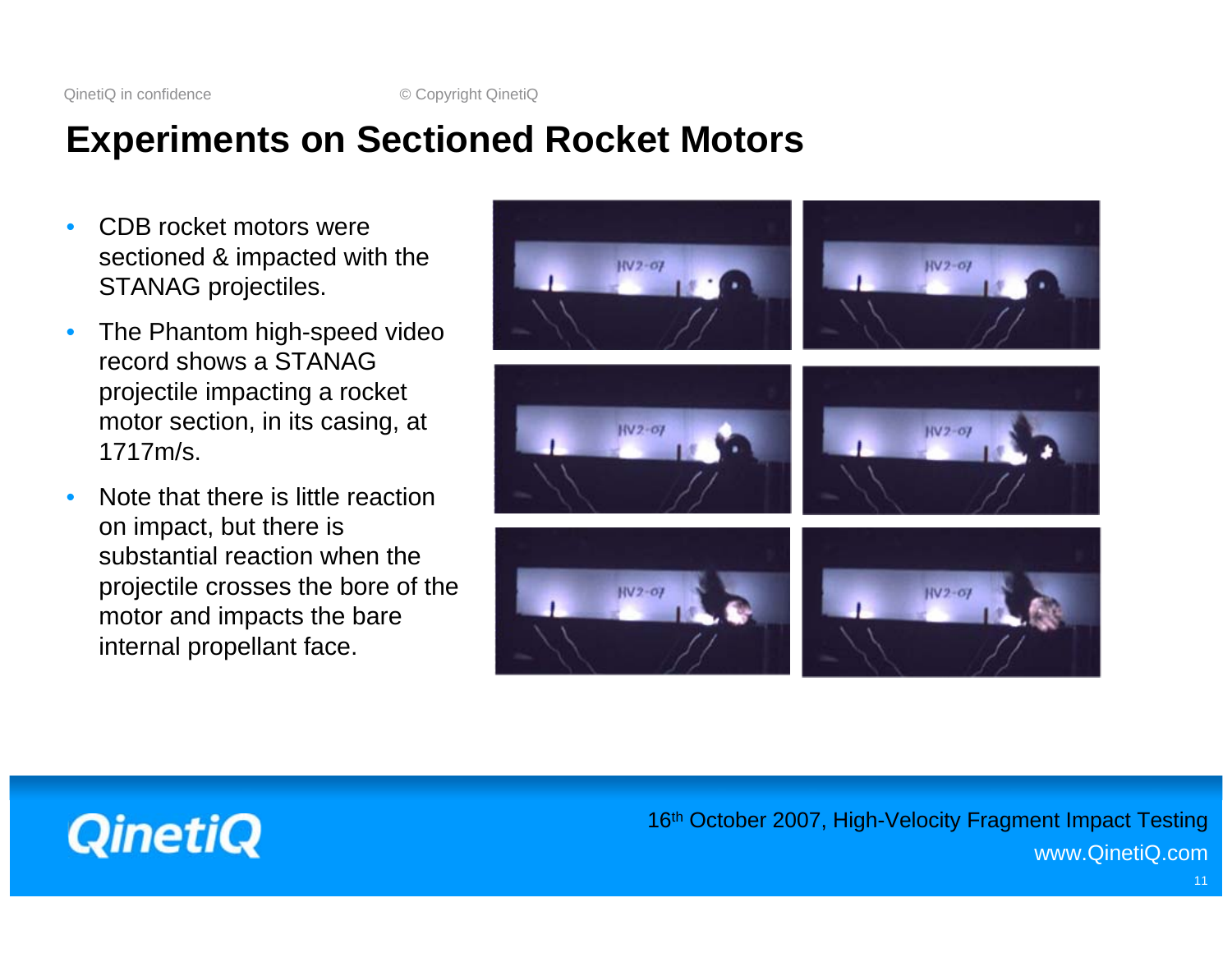## **Experiments on Complete Rocket Motors**

- We have carried out a few tests on complete proprietary rocket motors with the STANAG projectile at the higher (2530m/s) velocity.
- In the following slide a motor can be seen configured ready for testing with the aim mark clearly visible. The subsequent slide shows the aftermath of the test, which in this instance resulted in a detonation.

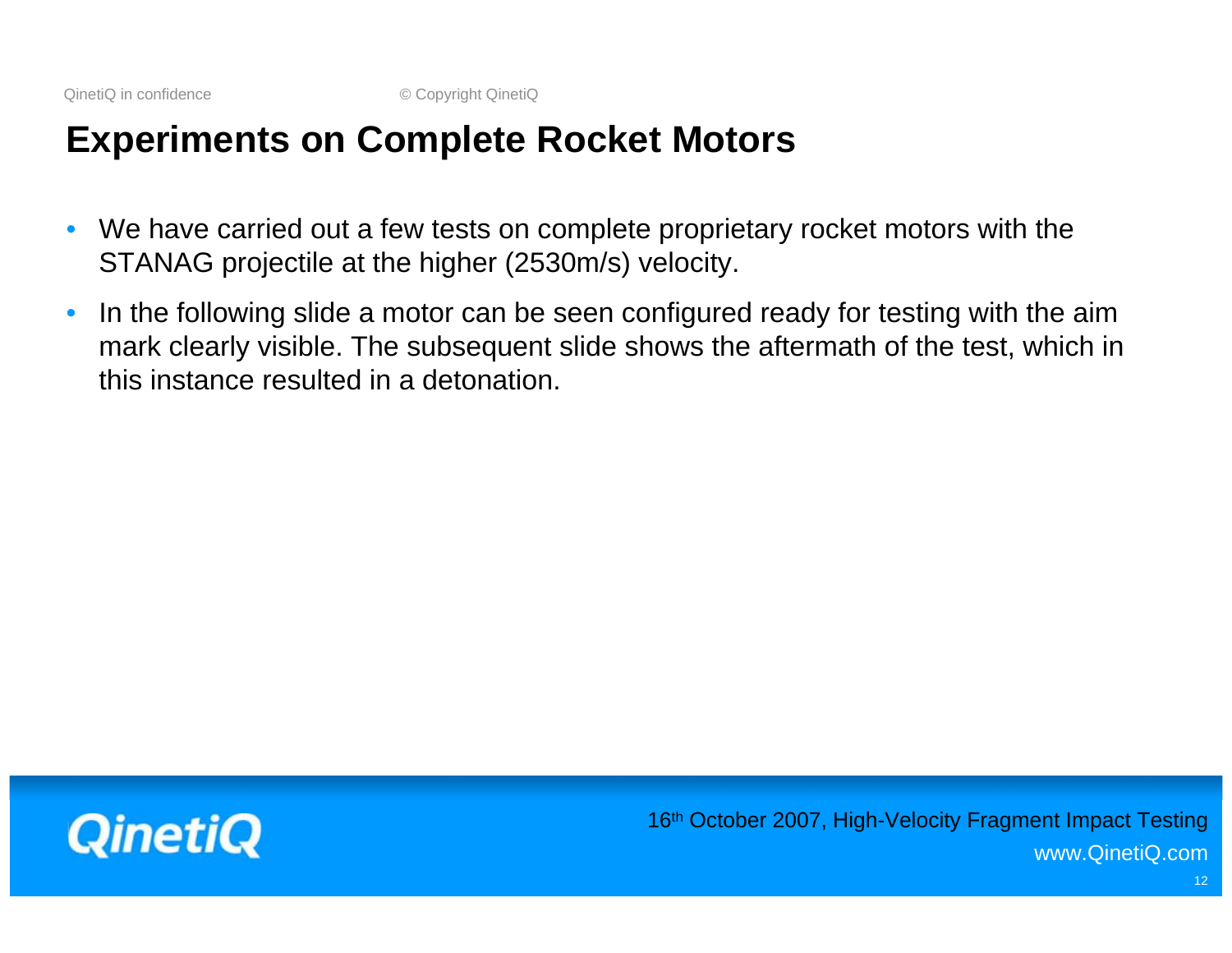## **Rocket Motor Ready for Testing**



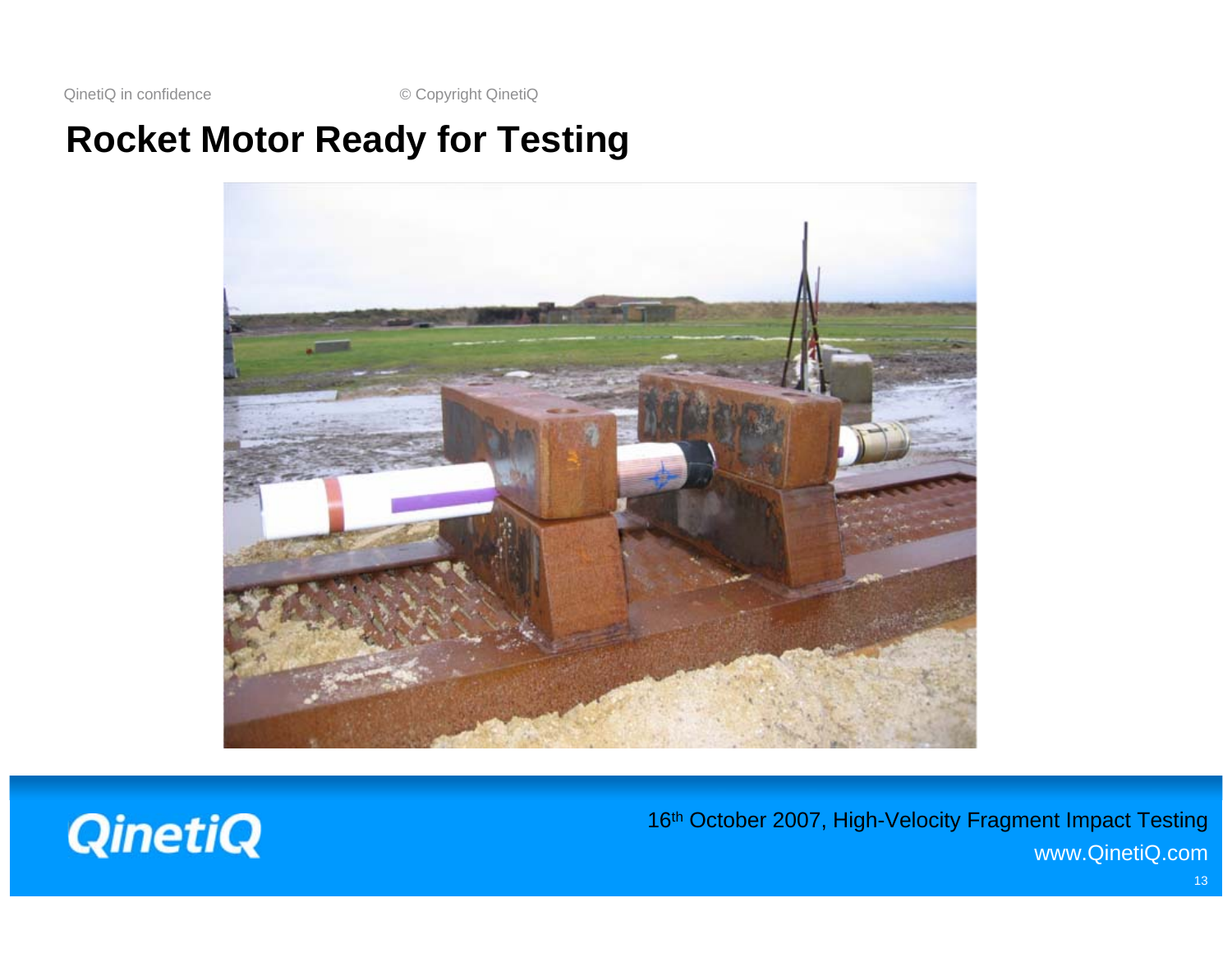#### **Aftermath Following Detonation of Motor**



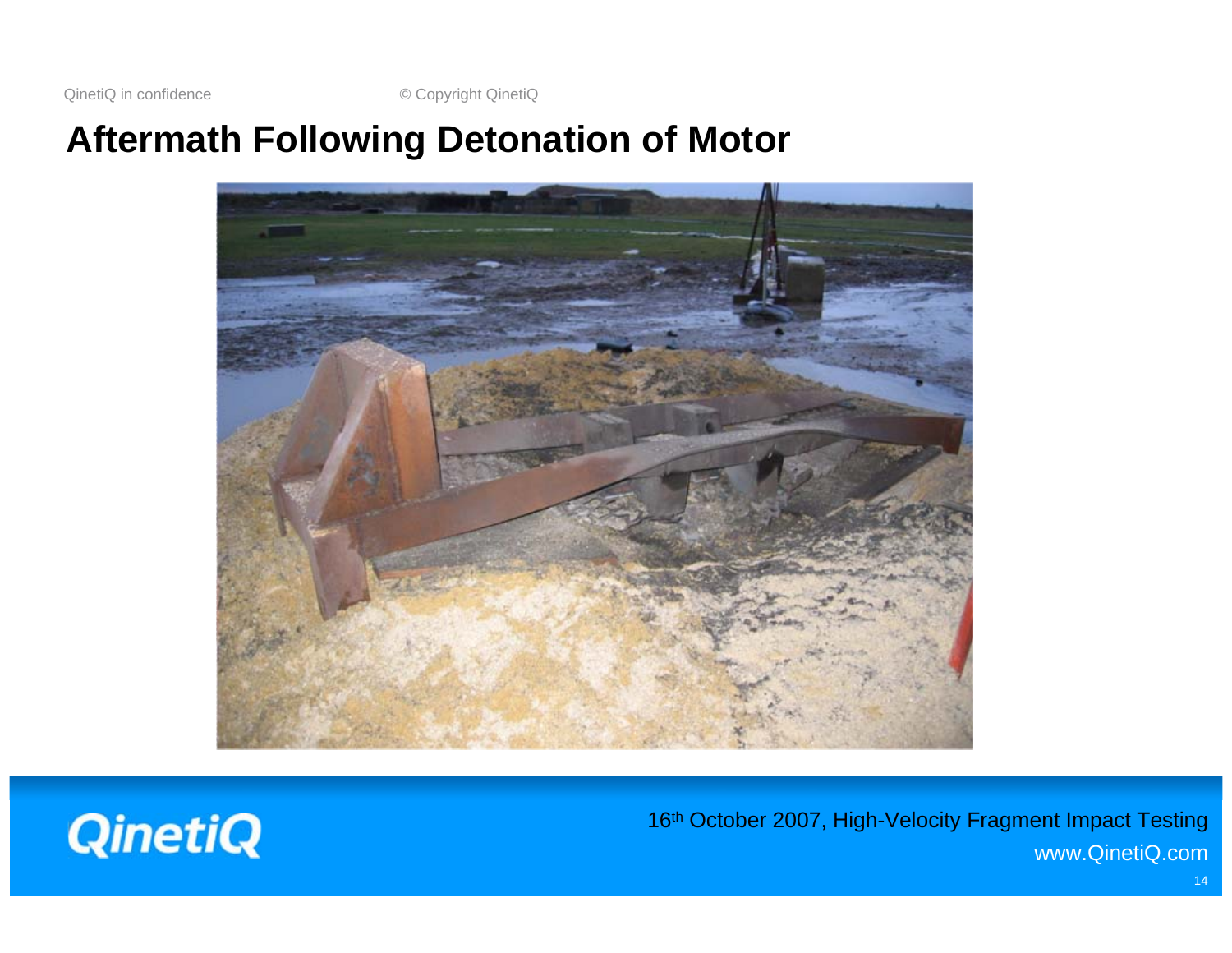### **Experiments on HE Filled Shells**

- Five tests have been carried out against experimental PBX filled shells (un-fused and without booster pellet) with the STANAG projectile at the higher velocity requirement.
- Four of these tests have been carried out with the shell inside a section of the spiral wound steel tube that holds it in the universal load container. The final test was against a bare shell.
- The tests all resulted in either a mild burn through the impact hole or a pressure burst.
- The following slides show rounds 2 and 3. Round 2 burnt out completely through the impact hole (over a period of ca. 30 minutes) and also ejected the nose plug, whereas round 3 underwent a pressure burst (into 3 large pieces) and scattered a considerable amount of un-reacted explosive.
- The final test (at 2536m/s) on a bare shell also resulted in a pressure burst (this time into 2 halves) with a large amount of un-reacted explosive being recovered.

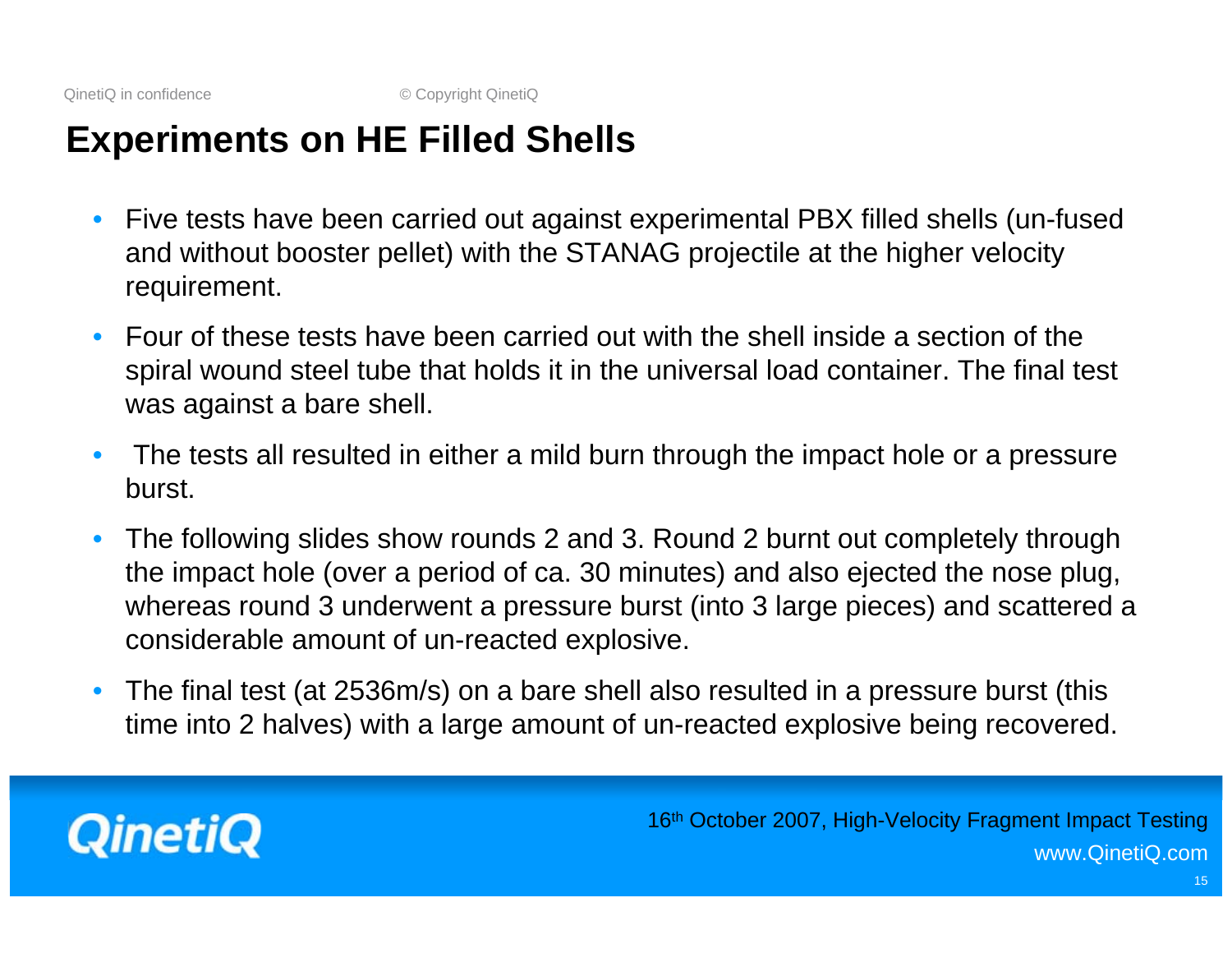#### **Experiments on HE Filled Shells – Round 2, Shell in Spiral Wound Tube Section, Velocity = 2450 m/s.**

#### **Before firing**  and the settlement of the Before firing and the settlement of the After firing

# **Allen Carrier**  $L21R + 07$



![](_page_15_Picture_6.jpeg)

16<sup>th</sup> October 2007, High-Velocity Fragment Impact Testing www.QinetiQ.com

16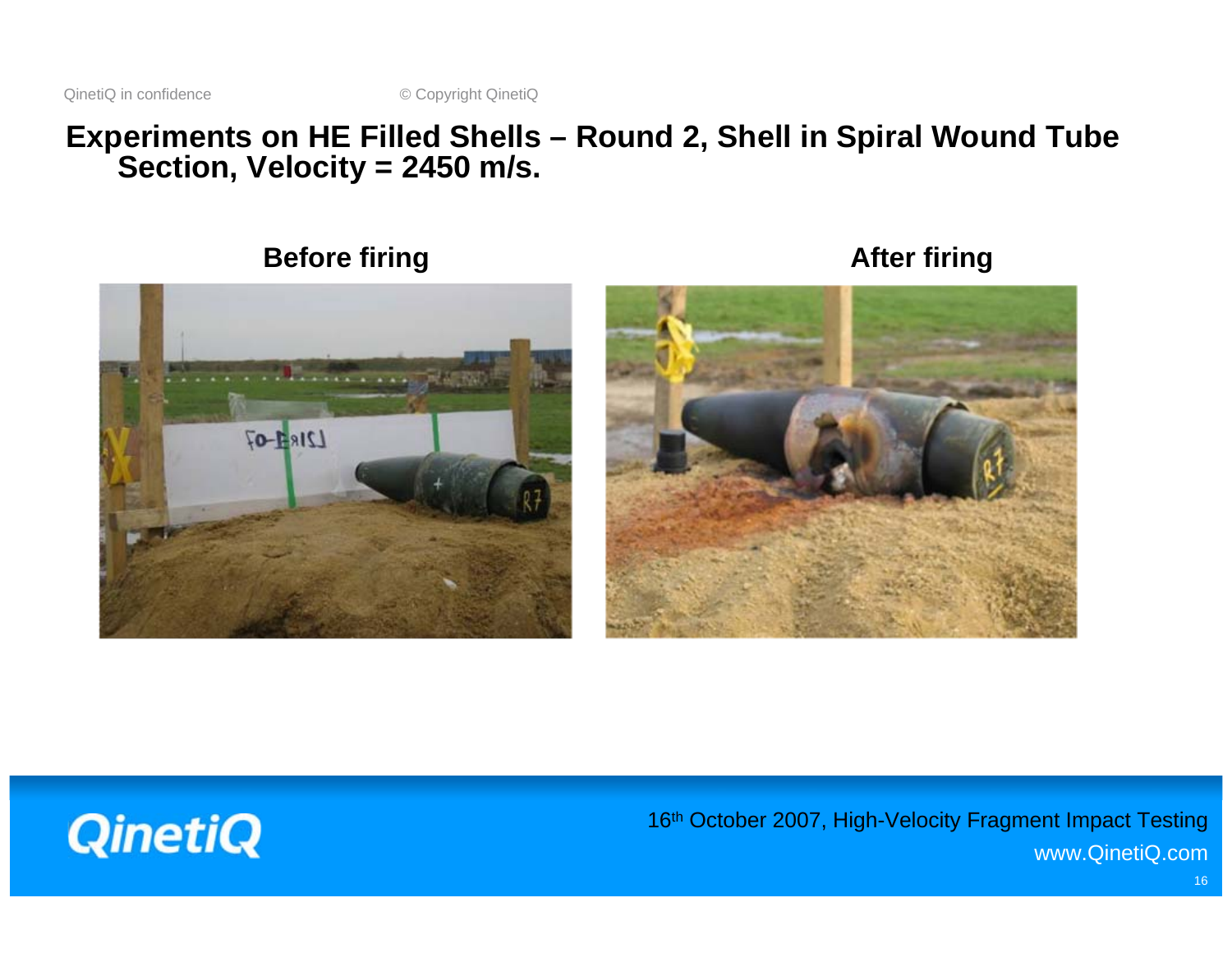#### **Experiments on HE Filled Shells – Round 2, Shell in Spiral Wound Tube Section, Velocity = 2450 m/s.**

Impact hole – close up **Nose – close up** 

![](_page_16_Picture_4.jpeg)

![](_page_16_Picture_5.jpeg)

![](_page_16_Picture_6.jpeg)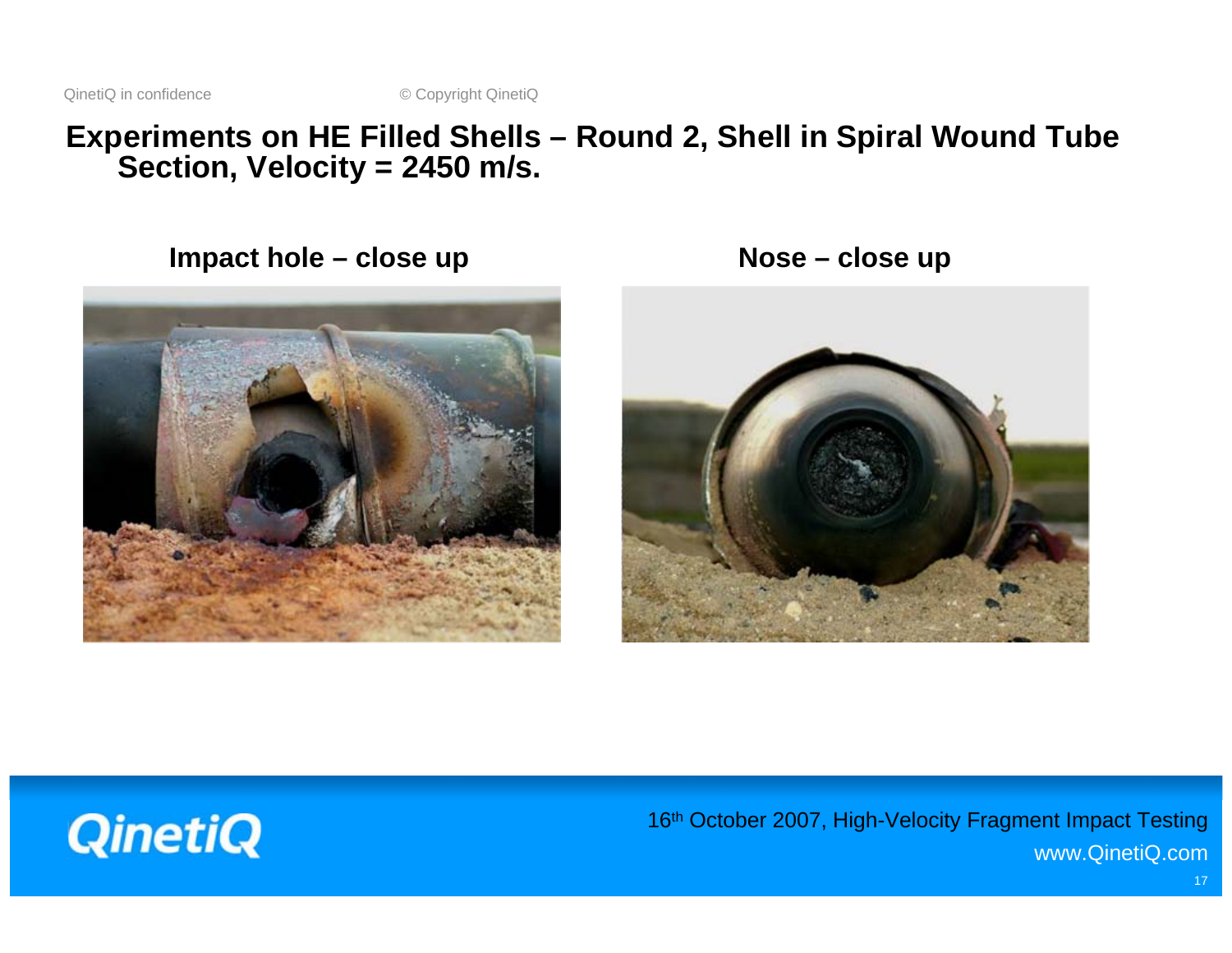#### **Experiments on HE Filled Shells – Round 2, Phantom Camera Records.**

![](_page_17_Picture_3.jpeg)

![](_page_17_Picture_4.jpeg)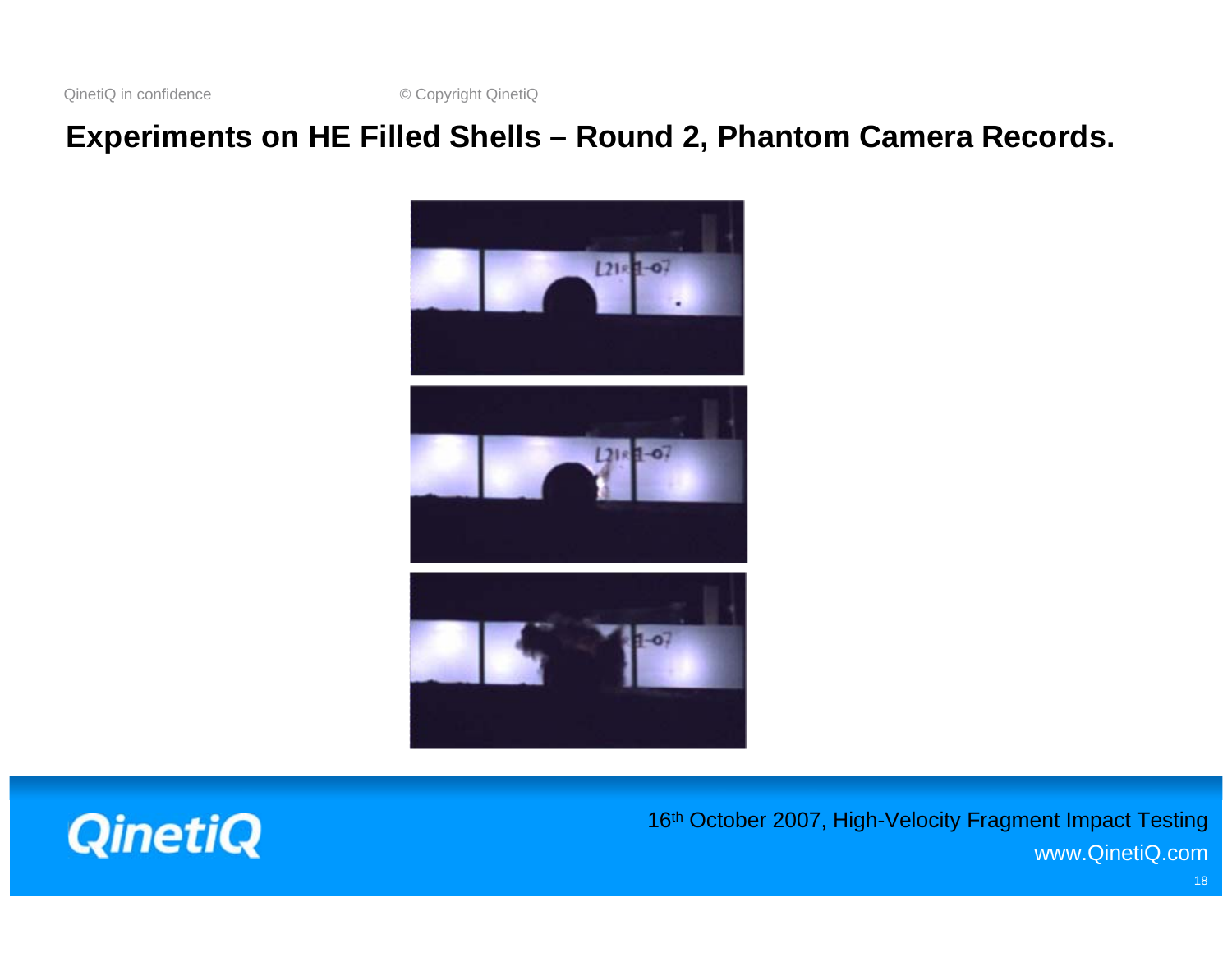#### **Experiments on HE Filled Shells – Round 3, Shell in Spiral Wound Tube Section, Velocity = 2521 m/s. Shell Fragments and Recovered Explosive**

![](_page_18_Picture_3.jpeg)

![](_page_18_Picture_4.jpeg)

![](_page_18_Picture_5.jpeg)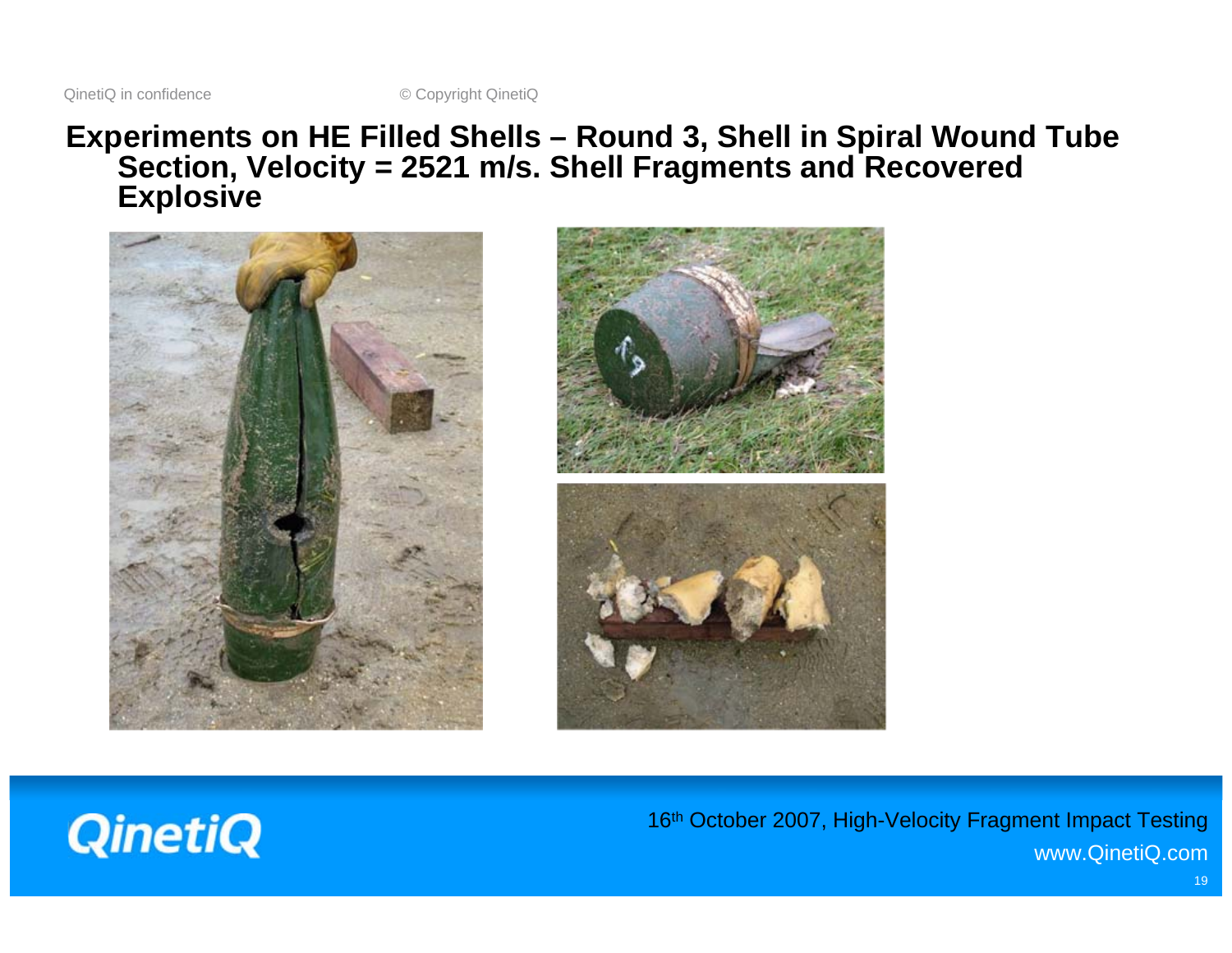#### **Experiments on HE Filled Shells – Round 3, Phantom Camera Records.**

![](_page_19_Picture_3.jpeg)

![](_page_19_Picture_4.jpeg)